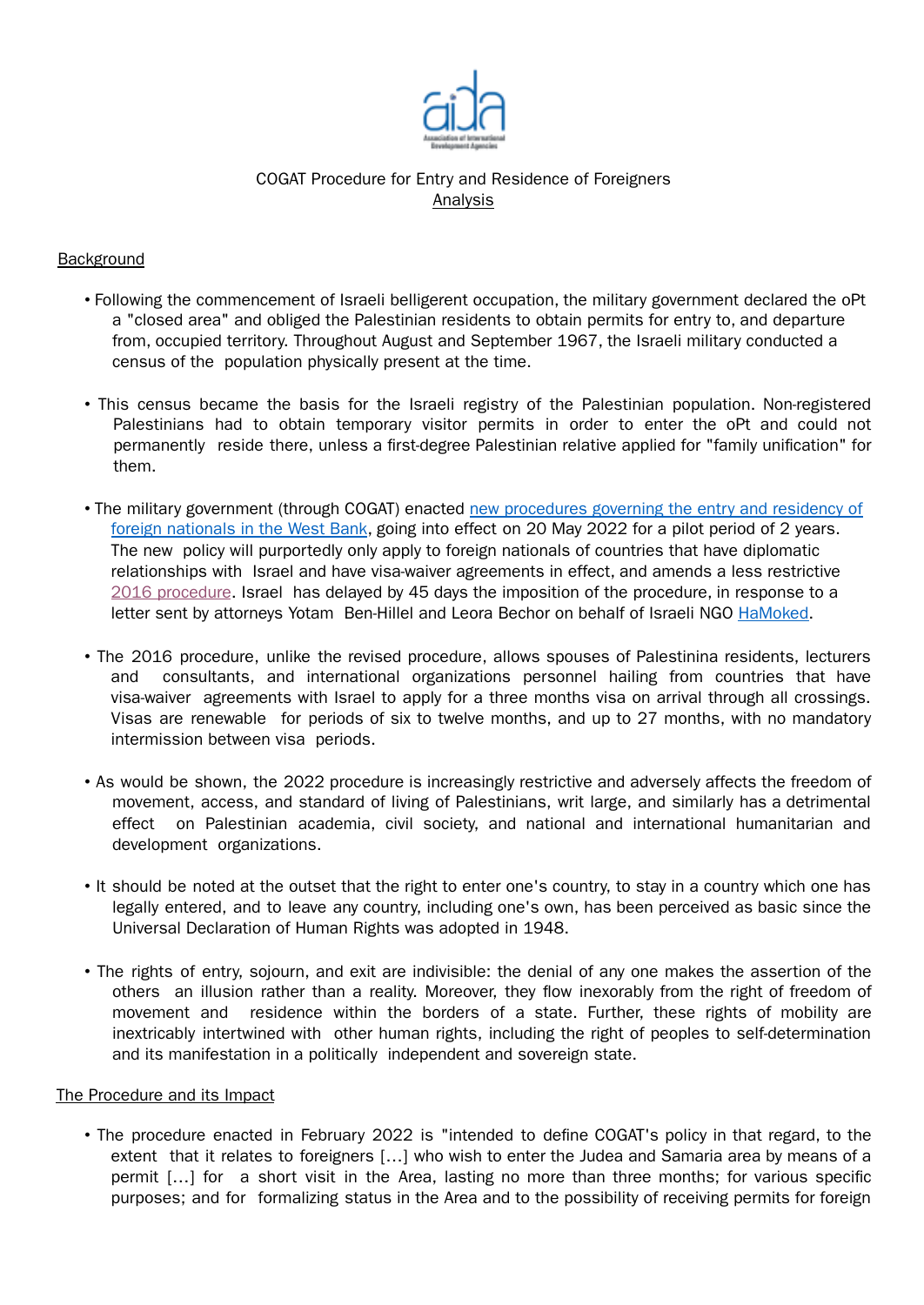spouses of the Area's residents to reside together with their Palestinian spouses when an application that the foreign spouse's status be formalized has been submitted by the Palestinian Authority but rejected."

Page 1 of 8



• The procedure does not cover foreign nationals who are citizens of countries that do not maintain diplomatic relations with Israel, and nationals of Jordan, Egypt, Morocco, Bahrein, and South Sudan subject to a different procedure enacted by the Israeli military government. The procedure does not apply to foreign nationals seeking to visit the oPt and Israel in parallel. The latter are subjected to the procedures of the Israeli Population and Immigration Authority:

> "The decision in the case of an alien seeking to enter the area [oPt] is with the authority of the relevant bodies in the IDF as aforesaid in security legislation and not under the authority of the Population and Immigration Authority. Hence, the border controller who is convinced that the alien is interested in entering the area [oPt[, will not allow the alien to enter, but instruct him to contact the relevant body in the IDF for further processing […] if the IDF decides to refuse the entry of the alien, the reason must not be stated, since the decision to refuse entry is within the aforesaid authority of the IDF. […] If the border controller believes that the alien is interested in staying both in Israel and in Judea and Samaria or Gaza Strip (i.e.: mixed entry), his case will be examined by representatives of the Population and Immigration Authority after receiving <sup>a</sup> determination of the IDF."

• Three spheres of life – a corollary to the fundamental guarantees of international humanitarian law and inalienable human rights – will be particularly affected by the newly introduced procedure: Civil Society and Humanitarian Organizations

- The procedure provides for 'Volunteer Permits' allowing not-for-profit/NGOs to employ a foreign volunteer for a period of up to 12 months, and limiting a return to the oPt after a year has passed since the expiration day of the volunteer permit, and subject to submitting a new application that will be assessed on its own merits. International NGOs and development enterprises wishing to employ professionals may request a permit for a period not exceeding 27 months and limited to renewal only after 9 months have elapsed since the date of exit of the said individual from the oPt.
- The procedure is both restrictive in relation to the duration and continuity of service, precluding long-term visas. Further, the criteria for an eligible host organization is unclear and entirely discretionary, raising concerns about the possible exclusion of national NGOs, including human rights organizations and think tanks.
- For INGOs, both the short duration of the visas and the mandatory break between deployments would make it particularly challenging to recruit and employ senior and specialized staff.

### Academia

- The procedure provides that visiting lecturers and guest researchers in Palestinian universities will be for a period of 5 months, and may only submit a new application for a permit of this kind when at least 9 months have elapsed since the date of departure from the oPt. Further, no permit will be approved for a term longer than the calendar length of one course per academic year.
- The procedure severely restricts potential foreign hires and academic exchanges for the higher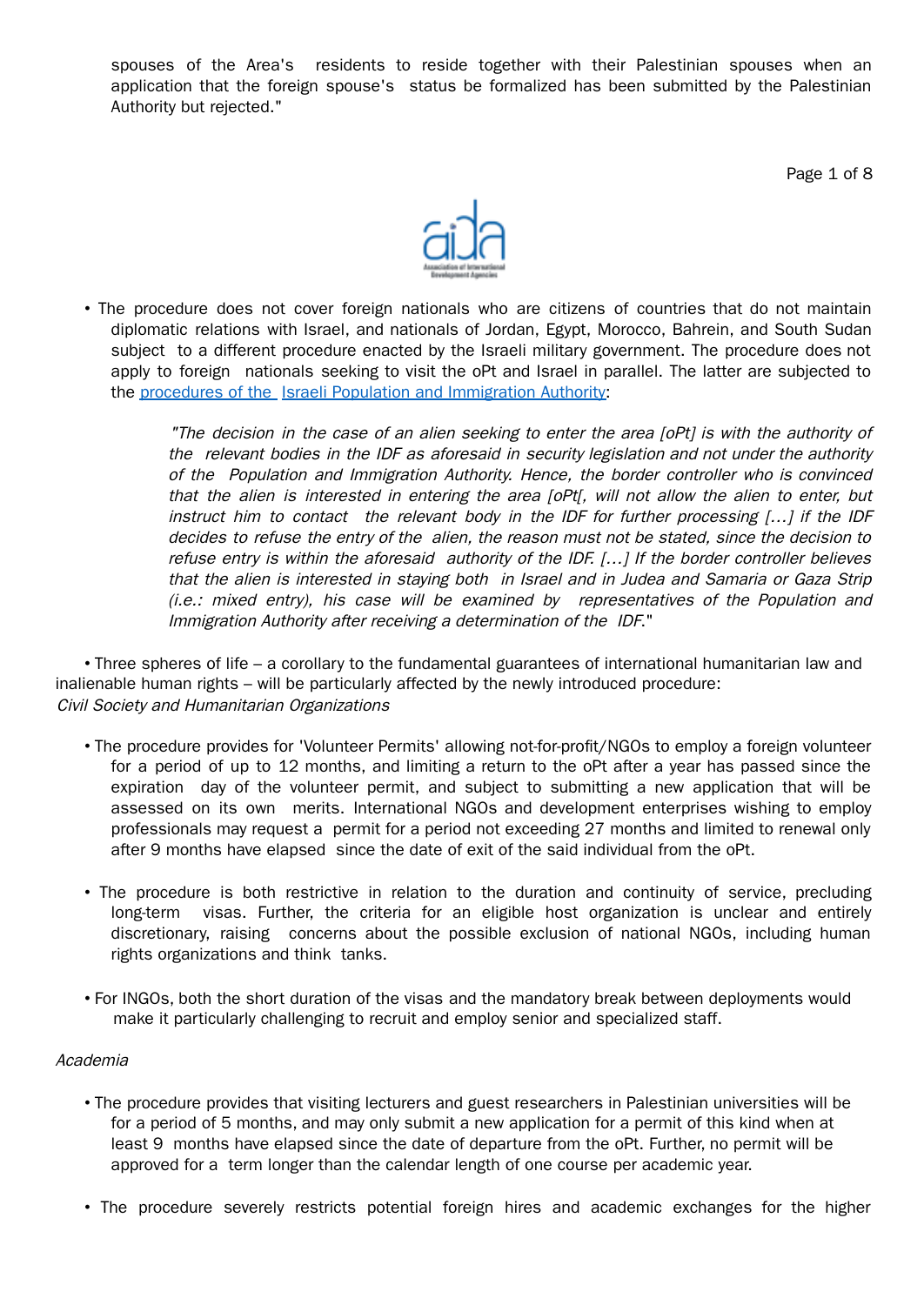education sector, and undermines the academic freedom, institutional independence and autonomy of Palestinian universities.

Page 2 of 8



## Family Life

- The bulk of the new procedure is designed to "regularize the procedure of assessing applications for formalizing the status of spouses or for receiving resident permits." It makes clear that" even if the minimum criteria as specified in this procedure are met, the individual permit application need not necessarily be approved […] assessed with attention to all relevant considerations, including general policy considerations, humanitarian considerations, and political and security circumstances that may change from time to time."
- The procedure, beyond being patently discretionary and possibly arbitrary, draws a distinction between a 'Visitor Permit' which does not allow for long-term residence in the oPt, "nor for any other action tending to establish a center of living in the Area, such as registering for studies of any kind, working in the Area, leasing or purchasing or renting real estate in the Area," and the formalization of the status of spouses, subject to submitting an application to the Palestinian Authority.
- It should be noted that applications received from the Palestinian Authority will be "approved in keeping with a policy to be defined by the political echelon and involving quotas which, if set, may change from time to time in accordance with the interplay of relevant considerations, including the political/security situation."
- The procedure makes clear that as far as Israel is concerned, for Palestinians there is no basic right to family life. The military government retains an absolute and sole discretion to deny family unification on "general policy grounds" which *prima facie* appear capricious, arbitrary - and as will be demonstrated below - unlawful.

## The Normative Framework

- In situations of occupation, international humanitarian law allows occupying powers to restrict the freedom of movement of protected persons in some instances, which must be determined taking into account relevant provisions of human rights law.
- The law of belligerent occupation is part of customary international humanitarian law, essential parts of it being codified in the Hague Regulations on Land Warfare of 1899/1907, relevant provisions of the Fourth Geneva Convention (Art. 27 et seq., 48 et seq. GC IV) grant additional protections to those contained in the Hague Regulations. Israel denies the applicability of GC IV to the oPt, a view which is rejected by the international community and by the ICJ.
- The basic provision concerning the rights and duties of the occupying power is Art. 43 Hague Regulations, which imposes on this power the duty to restore and ensure public life, order, and safety, which in modern terms is understood as a duty to ensure good governance. It must do so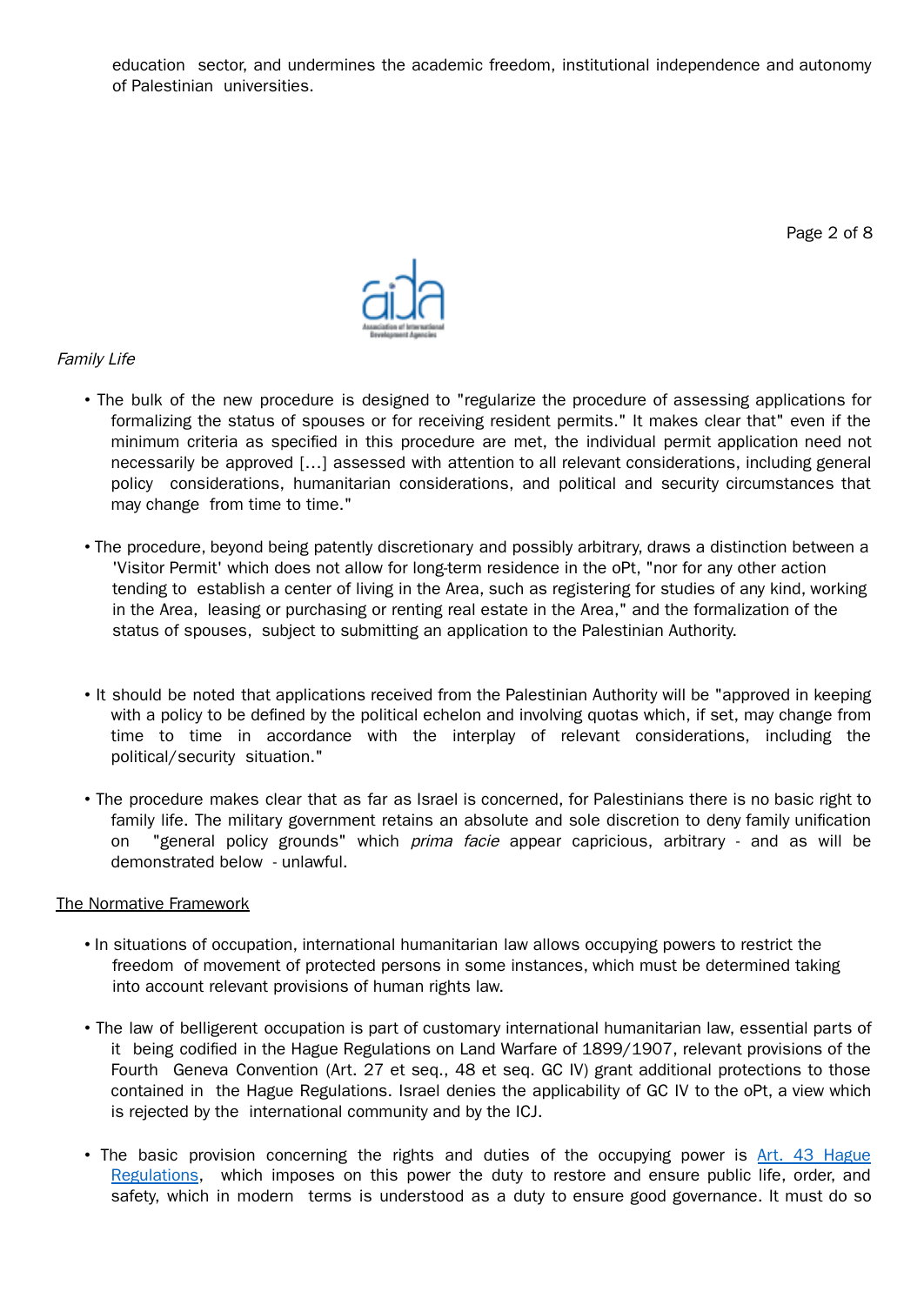"respecting, unless absolutely prevented, the laws in force in the country". This amounts to a prohibition to extend the law of the occupying power to the occupied territory or to enact new laws unless they are necessary to ensure the wellbeing of the protected population of the occupied territory.

• In general terms, the duty of good governance means a duty to ensure and promote the well-being of the population. Whatever these responsibilities are, creating conditions which make the presence of many persons precarious is the contrary of promoting the well-being of the population. It is, therefore, a violation of the duty of good governance.

The Right to Receive and Provide Humanitarian Relief, including Development Assistance

Page 3 of 8



- Under Article 59(1) of the GC IV. 'if the whole or part of the population of an occupied territory is inadequately supplied, the occupying power shall agree to relief schemes on behalf of the said population, and shall facilitate them by all the means at its disposal.' This provision embodies two separate obligations, pertaining to consent to relief operations and facilitation of the relief operation. The GC IV does not provide the occupying power any ground for rejecting relief. Accordingly, the occupying power cannot refuse access within its territory to material and humanitarian personnel if relief operations are offered by other states, international organizations, or NGOs who are impartial and humanitarian.
- The provisions of GC IV concerning relief are formulated in a way that relates to the consignment of goods only. But relief in this sense is not limited to such consignments, as is indicated by the words "in particular" in Art. 59 (2) GC IV. It has become a widespread practice, which amounts to the formation of a rule of customary international law, that relief operations are conducted by relief personnel, be it foreign or local.
- In the case of foreign relief operations, a duty of admission and working permission is reasonably implied in the duty to facilitate relief. The same duty also comprises a right to employ local personnel. Admission formalities, including visas, may be required, but they must be handled in a way that does not compromise the viability of relief actions. This is implied in the duty to "facilitate" relief schemes (Art. 59 GC IV). In particular, visa requests must be handled swiftly. Visas may not be denied on arbitrary grounds.
- According to Art. 71 AP I and the corresponding rule of customary law, relief personnel must be "respect and protected". This means that the occupying power must allow them to fulfill their tasks and may not unnecessarily prevent them from discharging their functions. This includes freedom of movement, and only in cases of "imperative military necessity" may their movement be temporarily restricted.
- Israel must allow relief consignments and personnel clothing offered by impartial states, international organizations, and NGOs, and refusal may be seen as a grave breach of the GC IV and war crime under Article 8(2)(b)(xxv) of the ICC Statute, which includes 'willfully impeding relief supplies as provided for under the Geneva Conventions.'

Higher Education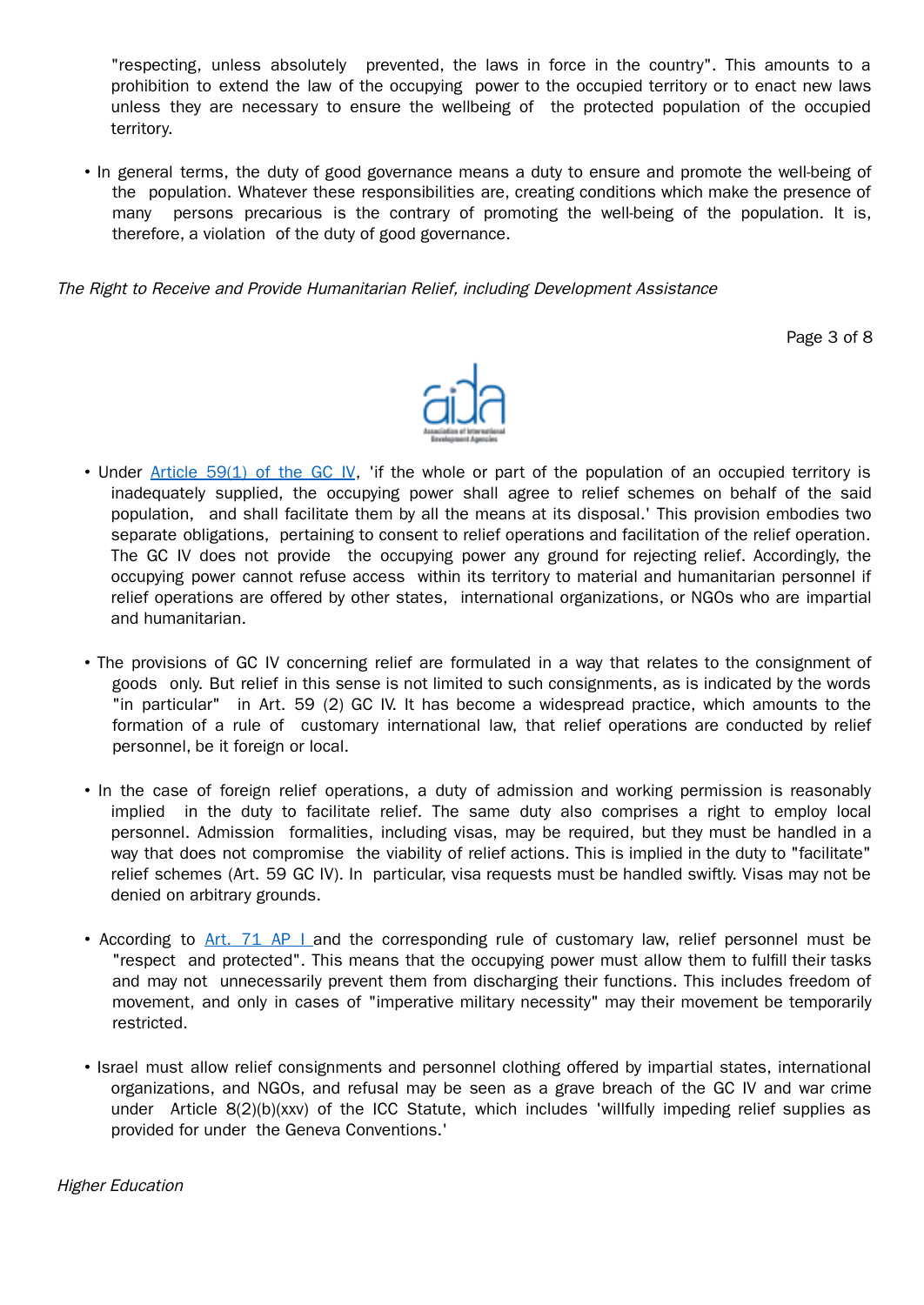- While international humanitarian law focuses almost exclusively on the provision of primary and secondary education in conflict contexts, including the situation of belligerent occupation, the failure to protect higher education will likely result in losing a future generation of scientists, engineers, physicians, teachers and leaders among Palestinian society.
- Higher education should be protected because it primarily helps build human capital and growth and helps mitigate the risk and effects of conflict and prolonged occupation. The relevant IHL provisions on education continue to apply and are supplemented by rules of human rights law that provide additional protection, as explicitly addressed in the ICESCR, the CRC, and all three non-discrimination treaties (CERD, CEDAW, CRPD).
- Education of children and adults falls under the scope of the duty to restore and ensure public life under Article 43 of the Hague Regulations. Should Israel prevent the access to educational institutions, it would not be complying with the minimum standard of conduct (non-interference) required by Article 43. As noted above, human rights law is a source of more detailed obligations incumbent upon Israel. Article 13 (c) of the ICESCR recognizes that the right to education applies to everybody and that:

Page 4 of 8



"Higher education shall be made equally accessible to all, on the basis of capacity, by every appropriate means, and in particular by the progressive introduction of free education."

• Since the right to education entails physical accessibility of educational facilities, Israel, as the occupying power, has the duty to facilitate the access of lecturers, researchers, and students on a non-discriminatory basis. Israeli refusal to grant permits to potential visiting academics is a violation of international law.

## Family Rights

- Art. 46 Hague Regulations imposes on the occupying power the duty to respect certain basic rights of the population: in particular "family honour and rights" as well as "private property". The restrictions on the freedom of movement render the enjoyment of the rights impossible in a number of respects. The restrictions also prevent access to, and use of, a person's property. This amounts, for all practical purposes, to a violation of the right to private property.
- According to Art. 27 GC IV, protected persons are entitled "to respect for their persons, their honour, their family rights..." As already noted with regard to Art. 46 of the Hague Regulations, the restrictions of the freedom of movement involved in the excessive limitations of residency rights render, in particular, the enjoyment of family rights impossible. Therefore, Art. 27 GC IV is violated.
- The obligation to respect family rights, already expressed in Article 46 of the Hague Regulations, is intended to safeguard the marriage ties and that community of parents and children which constitutes a family, "the natural and fundamental group unit of society". The family dwelling and home are therefore protected; they cannot be the object of arbitrary interference. Respect for family rights implies not only that family ties must be maintained, but further that they must be restored should they have been broken as a result of wartime events.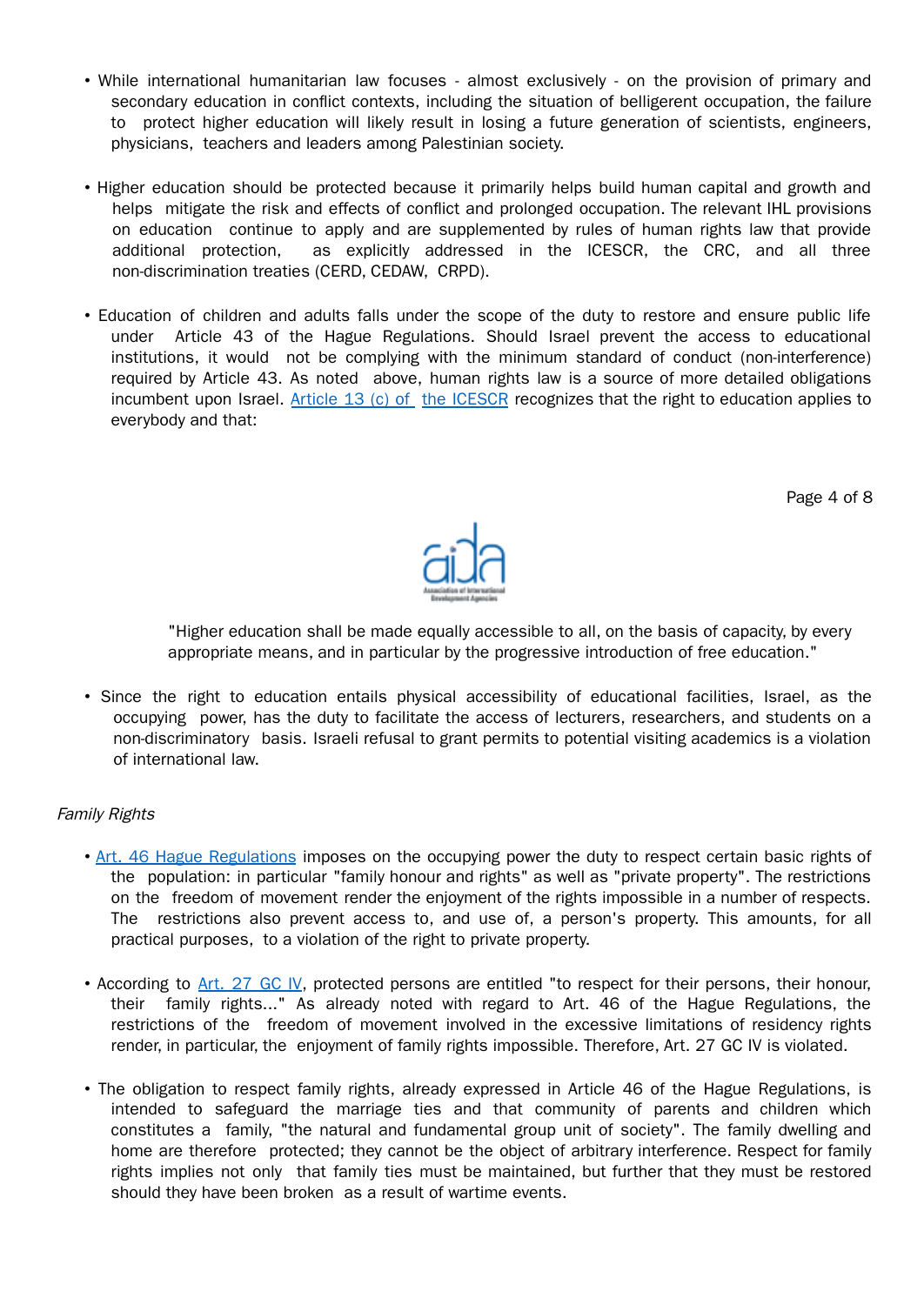- The general prohibition of discrimination, as guaranteed by all human rights codifications, is applicable to the situation of occupied territories. In addition to Article 27 GC IV, Article 75 AP I has restated the ban on discrimination in a comprehensive manner. Accordingly, residents of an occupied territory enjoy protection by international humanitarian law 'without any adverse distinction based upon race, colour, sex, language, religion or belief, political or other opinion, national or social origin, wealth, birth or other status, or on any other similar criteria' (Article 75, para. 1). Any discrimination for reasons of race, nationality, language, religions convictions and practices, political opinion, social origin or position, or similar consideration is unlawful (Article 27 GC IV; Article 75 AP I).
- ICCPR Art. 17 protects everyone against "arbitrary or unlawful interference with his privacy, family, home or correspondence". Revocation of the right of residency is a denial of the right to home and family. Any measure preventing members of a family from living together, such as measures affecting the right of residency, constitute a violation of the right to family life. The denial of a residency permit deprives the addressee of any such refuge. Whether this is "unlawful" depends, on the applicability of the legislation mentioned above.
- The right of a person to enter his or her own country recognizes the special relationship of a person to that country. It also implies the right to remain in one's own country. It includes not only the right to return after having left one's own country; according to the jurisprudence of the Human Rights Committee it may also:

"Entitle <sup>a</sup> person to come to the country for the first time if he or she was born outside the country. The right to return is of the utmost importance for refugees seeking voluntary repatriation. It also implies prohibition of enforced population transfers or mass expulsions to other countries."

Page 5 of 8



• The UN Human Rights Committee stated in General Comment No. 27 (at para. 20) that:

"The scope of "his own country" is broader than the concept "country of his nationality". It is not limited to nationality in <sup>a</sup> formal sense, that is, nationality acquired at birth or by conferral; it embraces, at the very least, an individual who, because of his or her special ties to or claims in relation to <sup>a</sup> given country, cannot be considered to be <sup>a</sup> mere alien."

- The denial of residency rights may also constitute a violation of the equal protection clause of Art. 26 ICCPR providing that prohibiting any discrimination and guarantying to all persons equal and effective protection against discrimination on any ground such as race, colour, sex, language, religion, political or other opinion, national or social origin, property, birth or other status.
- The Human Rights Committee considered the meaning of "arbitrarily" in General Comment No. 27. It stated (at para. 21) that:

"[t]he reference to the concept of arbitrariness in this context is intended to emphasize that it applies to all State action…; it guarantees that even interference provided for by law should be in accordance with the provisions, aims and objectives of the Covenant and should be, in any event, reasonable in the particular circumstances. The Committee considers that there are few, if any, circumstances in which deprivation of the right to enter one's own country could be reasonable."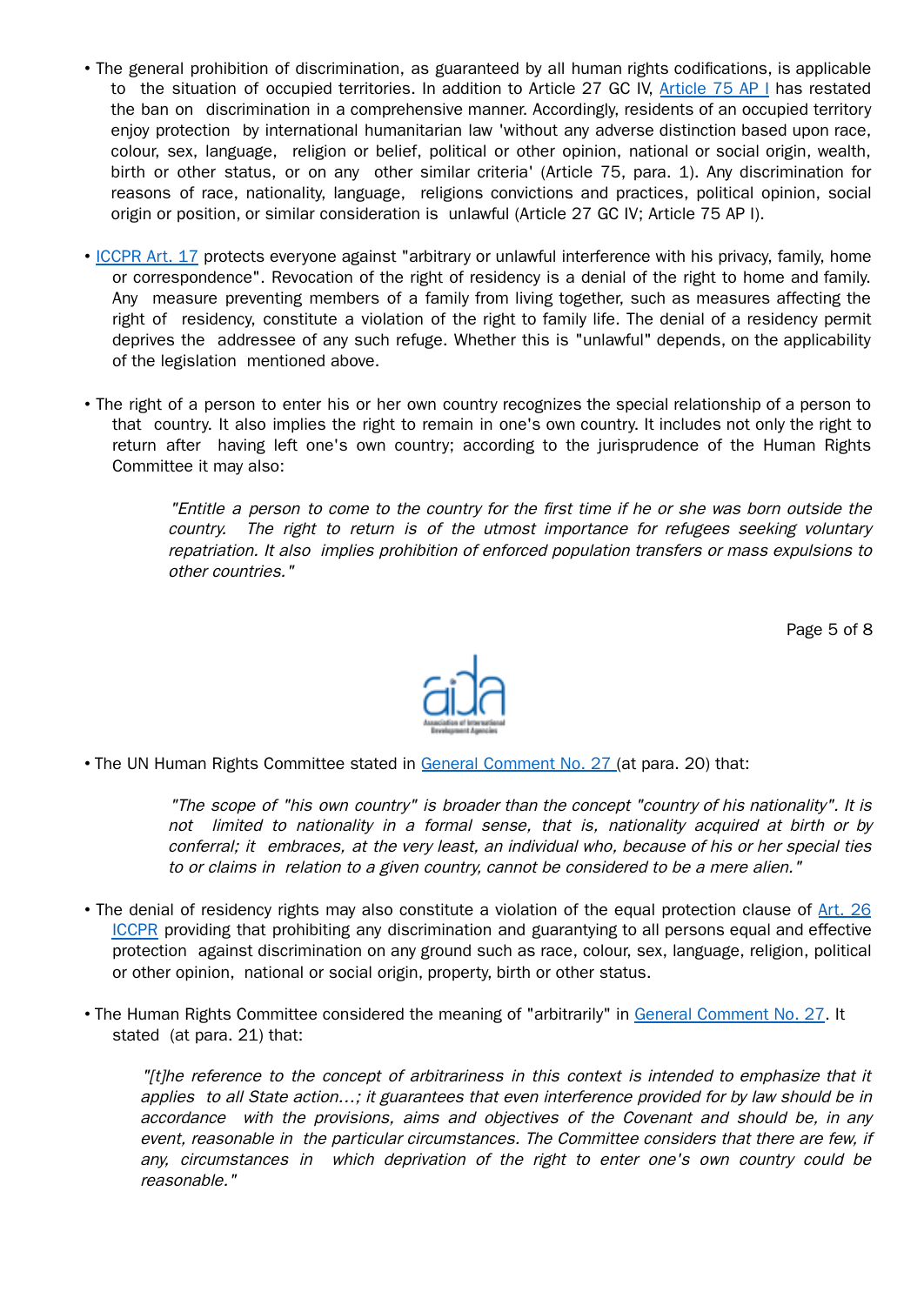• In sum, freedom of access and movement – including in establishing a family, seeking an tertiary education or gainful employment – are a precondition of adequate living conditions guaranteed by diverse provisions of international humanitarian law and of human rights law: the Hague Regulations, GC IV, ICCPR and ICESCR. Another important source is the right to a private sphere and family life, guaranteed by Art. 46 of the Hague Regulations and by Art. 17 ICCPR. Concerning the corresponding provision of the ECHR, the ECtHR held:

"(T)he decisions taken by States in the immigration sphere can in some cases amount to interference with the right to private and family life secured by Art,  $8 \xi$  1 of the Convention, in particular where the persons concerned possess strong personal or family ties in the host country which are liable to be seriously affected by the application of the measure in question."

### The Applicability of the Interim Agreement

- The analytical departure point is that the legal status of the population shall not be infringed by any agreement concluded between the authorities of the occupied territories and the occupying power, nor by annexation of the whole or part of the territory. According to Article 47 GC IV this provision is intended to prevent local authorities, under pressure from the occupying power, from making concessions, to the detriment of the inhabitants of the territory and which may impair their legal status. Any such agreement is void.
- Likewise, protected persons cannot renounce their rights under the Fourth Geneva Convention. Article 8 GC IV provides that in no circumstances can inhabitants of an occupied territory renounce their rights under GCI V. Whether on their own initiative or as a result of coercion, such a renunciation would be null and void. This is to prevent the occupying authorities, acting from a position of strength, from exploiting the weak position of the inhabitants of the territories and thus to abrogate, apparently legally, the protection guaranteed by international law.
- Absent any formal denunciations, the agreement is a source of obligations both for the Palestinians and for Israel. As noted above, the law of occupation allows belligerents to conclude such agreements, which must not alter the protection offered by the GC IV and must be interpreted coherently with the principle of self-determination of peoples.

Page 6 of 8



• The 1995 Israeli-Palestinian Interim Agreement on the West Bank and the Gaza Strip, concluded between the Government of Israel and the Palestine Liberation Organization (PLO), provides pursuant to **Annex III** Article 28 that:

> "Powers and responsibilities in the sphere of population registry and documentation in the West Bank and the Gaza Strip will be transferred from the military government and its Civil Administration to the Palestinian side."

- Prima facie, the Interim Agreement provided the Palestinian Authority the power to issue certificates and documents of all types, while Israel was to maintain only a copy of the population registry, which it would update with information provided to it by the relevant Palestinian authorities. In practice, the Israeli military government retained control of the population registry after signing the Interim Agreement.
- In particular, Art.28 provides that the "Palestinian side has the right, with the prior approval of Israel, to grant permanent residency in the West Bank and the Gaza Strip to: (a). investors, for the purpose of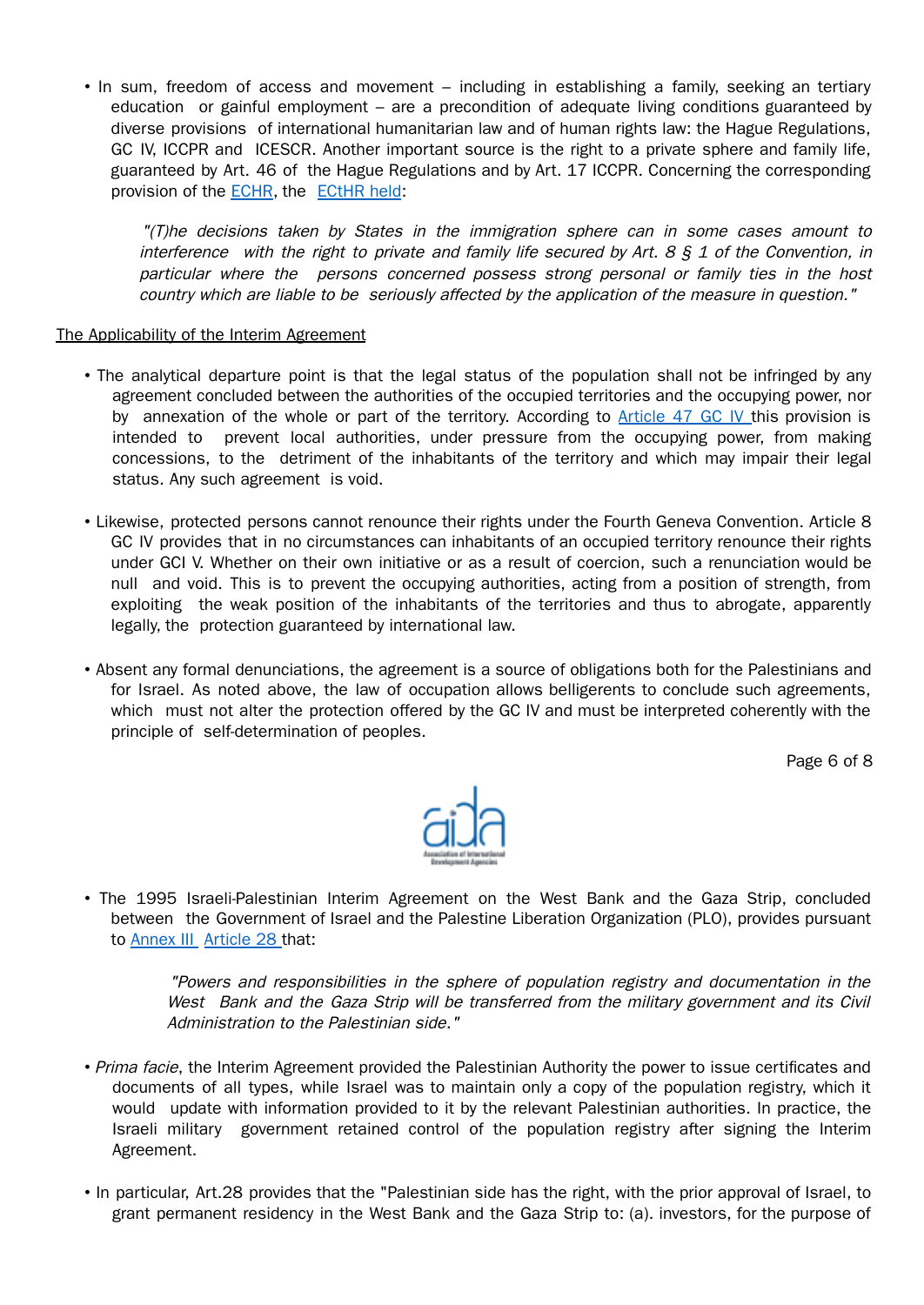encouraging investment; (b). spouses and children of Palestinian residents, and (c). other persons, for humanitarian reasons, in order to promote and upgrade family reunification."

- Finally, Art.28 (14) provides that "persons from countries having diplomatic relations with Israel who visit the Gaza Strip and the West Bank shall either be required to obtain the aforementioned visitor's permit or to hold a valid passport and an Israeli visa, when required. Such visitors can enter Israel during the validity of their visit permit, without any need for another permit."
- In sum, the procedure is incompatible with the purpose, spirit, and language of the Interim Agreement, which is a binding treaty under international law as it was concluded between two subjects of international law, a State (Israel) and a national liberation movement (the PLO). Accordingly, the Israeli procedure is illegal under international law.

### Conclusions and Recommendations

- Movement, access, and residence in occupied Palestinian territory is governed by a variety of international law rules and, in particular, by international humanitarian law, human rights law, the principle of self determination of peoples, and the agreements concluded between Israel and the PLO.
- Palestinians enjoy freedom of movement under the ICCPR, to be interpreted and applied in light to international humanitarian law. Israel can restrict freedom of movement only to restore and ensure public order, following the rules in force before the occupation. Any restrictions must be necessary, proportionate, temporary, reversible, and noncollective.
- The procedure enacted by the Israeli military government is in violation of the duty to restore and ensure public order and civil life in occupied territory. The restriction of freedom of movement disrupts the economic, social, and cultural life of the area with no justification.
- The Palestinian people, writ large, are directly injured in relation to the Israeli violations should the procedure be implemented, be it in part or in full. The Palestinian people, through the PLO, have a right to invoke Israeli responsibility, to demand cessation and reparation, and to adopt countermeasures.

Page 7 of 8



- The fact that Israel is violating some peremptory norms of international law including the basic rules of international humanitarian law, the prohibition of racial discrimination, and the right to self-determination - produce erga omnes/ erga omnes partes obligations, and has consequences for the regime of state responsibility. States not directly injured by Israeli violations and international organizations must not recognize as lawful the procedure and must cooperate to bring it to an end through measures permitted by international law. Under Common Article 1 to the GCs, all the states parties must cooperate to ensure that Israel complies with international humanitarian law.
- States not directly injured and international organizations can exercise political and diplomatic pressure, adopt measures of retortion, invoke Israeli responsibility before political, institutional (e.g.,